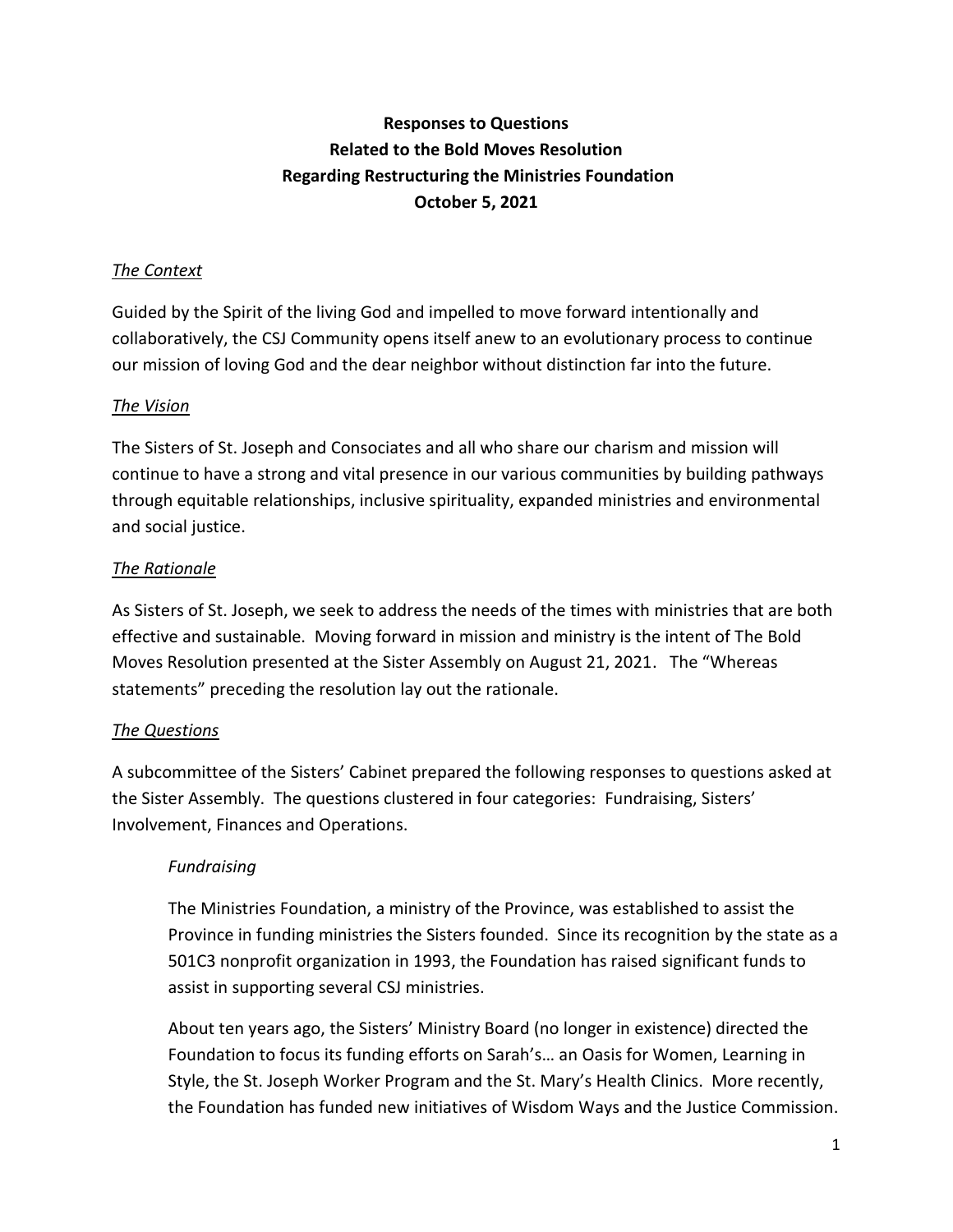The Foundation has provided our ministries with approximately two million dollars annually.

Gifts to the foundation come from donors, organizations, estate gifts and special events like the Gala. With one exception, the Foundation has been unable to apply for grants from corporations and family foundations that demand audited financial disclosures. The exception is St Mary's Health Clinics which is its own 501(C)(3) organization. The most recent annual report of gifts is on the Ministries Foundation website.

The resolution on the table proposes shifting oversight responsibility for LIS, Sarah's, St. Joseph Worker and Wisdom Ways to a newly structured foundation.

Initially, the province would continue its funding commitment to these ministries as well as to the St. Mary's Health Clinics. Details of the mutual and future responsibilities for the ministries by the province and newly structured foundation would be spelled out in a Memorandum of Understanding.

Present donors and the public involved in charitable giving are aware of the declining number of Sisters of St. Joseph and have legitimate questions about the future of CSJ ministries. A newly configured foundation sends a message that it would continue the CSJ mission by supporting and reimagining current ministries and by being responsive to new social needs and calls for justice.

A newly configured 501(C)(3) foundation would be able to apply for grants that require the release of financial audits. It also would be eligible to apply for membership in the Charities Review Council that provides data to donors about the viability of member charitable organizations. Donors, particularly younger donors, rely on data from the Charities Review Council for assurance that their gifts are being given responsibly. Further, a reconfigured foundation would be able to mount a capital campaign to give more visibility to the CSJ mission and broaden the base of donors.

#### *Sisters' Involvement*

The Sisters would continue to be involved in the ministries in many of the same ways they are now. Sisters serve on Advisory Councils/Groups for Sarah's, Learning in Style, the St. Joseph Worker Program and Wisdom Ways. Some Sisters volunteer in these ministries and attend events sponsored by these ministries and participate in the annual Gala which raises funds for these ministries as well as for St. Mary's Clinics. Frequent articles in *Together* feature these ministries. Moving forward, if we move in the proposed direction, there would be some differences in the governance, accountability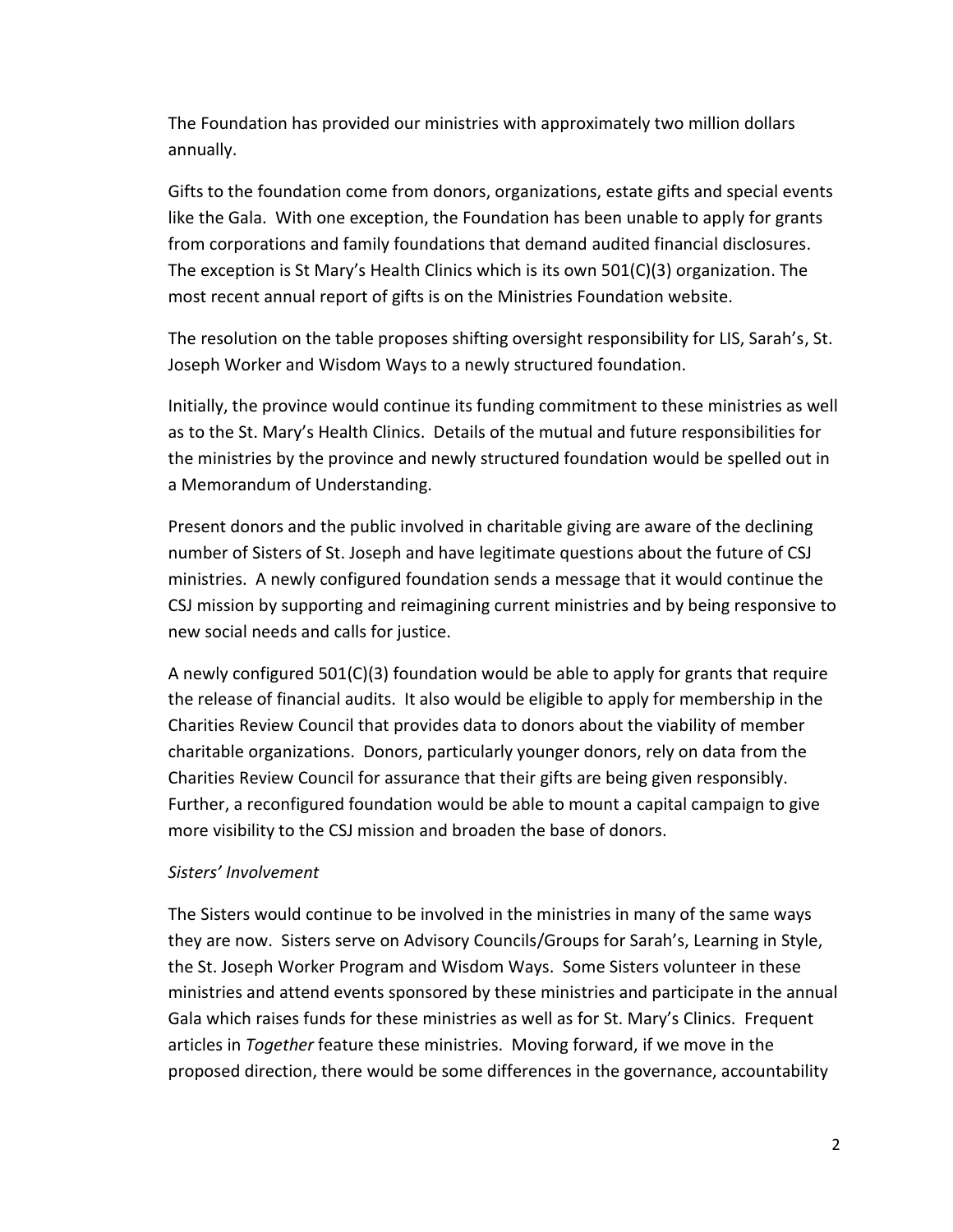and decision-making processes for the ministries included in the newly structured "foundation" 501(c)(3). Some of these differences are illustrated below:

| Question                      | Currently                 | Proposed             |
|-------------------------------|---------------------------|----------------------|
| Where are the ministries      | The Province              | The newly            |
| housed?                       | 501(c)(3)                 | structured           |
|                               |                           | "foundation"         |
|                               |                           | 501(c)(3)            |
| Who holds civil               | The Province              | The Board of         |
| responsibility/accountability | Leadership Team           | Directors of the     |
| for the ministries?           | and Council               | newly structured     |
|                               |                           | "foundation" which   |
|                               |                           | includes Sisters who |
|                               |                           | are on the Board     |
| Who holds canonical           | The Province              | The Province         |
| responsibility/accountability | Leadership Team           | Leadership Team      |
| for the ministries?           | and Council directly      | and Council through  |
|                               |                           | the Reserved         |
|                               |                           | Powers or a          |
|                               |                           | Sponsorship Council  |
|                               |                           | within the Board of  |
|                               |                           | <b>Directors</b>     |
| Who supervises the            | A Province                | The person           |
| directors of these            | Leadership Team           | responsible for the  |
| ministries?                   | Member                    | "Program Arm" of     |
|                               |                           | the newly structured |
|                               |                           | "foundation"         |
|                               |                           | 501(c)(3)            |
| Who makes decisions about     | A function of the         | The Board of         |
| new ministries as they        | Sister Assembly is to     | Directors of the     |
| evolve and may seek           | approve current and       | newly structured     |
| funding?                      | emerging ministries       | "foundation" which   |
|                               | as eligible for CSJ       | includes Sisters who |
|                               | Ministries                | are on the Board     |
|                               | <b>Foundation funding</b> |                      |

In the grassroots planning for the newly structured "foundation," a Memorandum of Understanding (MOU) would be developed. The Province Leadership Team would appoint a Memorandum of Understanding Drafting Committee.

An outline of a possible process for the development of the Memorandum of Understanding that would ensure involvement of the Sisters could be: